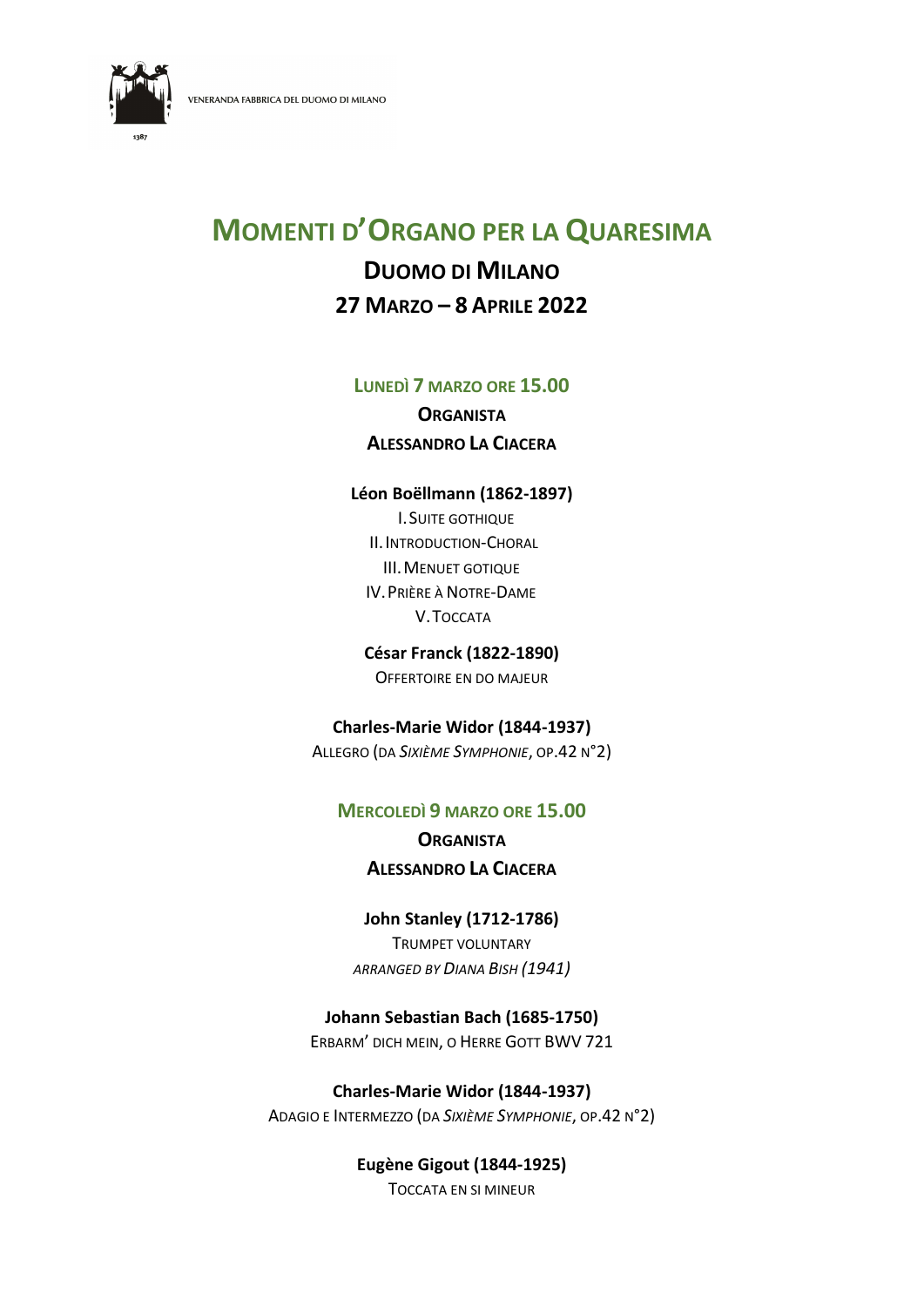



#### VENERDÌ 11 MARZO ORE 15.00

# **ORGANISTA** EMANUELE CARLO VIANELLI

### Johann Sebastian Bach (1685-1750)

PASSACAGLIA ET THEMA FUGATUM BWV 582 O LAMM GOTTES, UNSCHULDIG BWV 618 CONTRAPUNCTUS I BWV 1080 (DA DIE KUNST DER FUGE)

#### Johannes Brahms (1833 – 1897)

MEIN JESU, DER DU MICH OP. 122/1 HERZLIEBSTER JESU OP. 122/2

#### César – Auguste Franck (1822 – 1890)

PRIÈRE OP. 20

# LUNEDÌ 14 MARZO ORE 16.00

# **ORGANISTA** ALESSANDRO LA CIACERA

#### Charles-Marie Widor (1844-1937)

CANTABILE E FINALE (DA SIXIÈME SYMPHONIE, OP.42 N°2)

# Nicolas de Grigny (1672-1703)

RECIT DE TIERCE EN TAILLE

# Olivier Messiaen (1908-1992)

APPARITION DE L'ÉGLISE ÉTERNELLE

# Théodore Dubois (1837-1924)

TOCCATA EN SOL MAJEUR

# MERCOLEDÌ 16 MARZO ORE 16.00

# **ORGANISTA** ALESSANDRO LA CIACERA

# Alessandro La Ciacera (1979)

IMPROVVISAZIONE – SINFONIA IN 5 MOVIMENTI I. PRELUDIO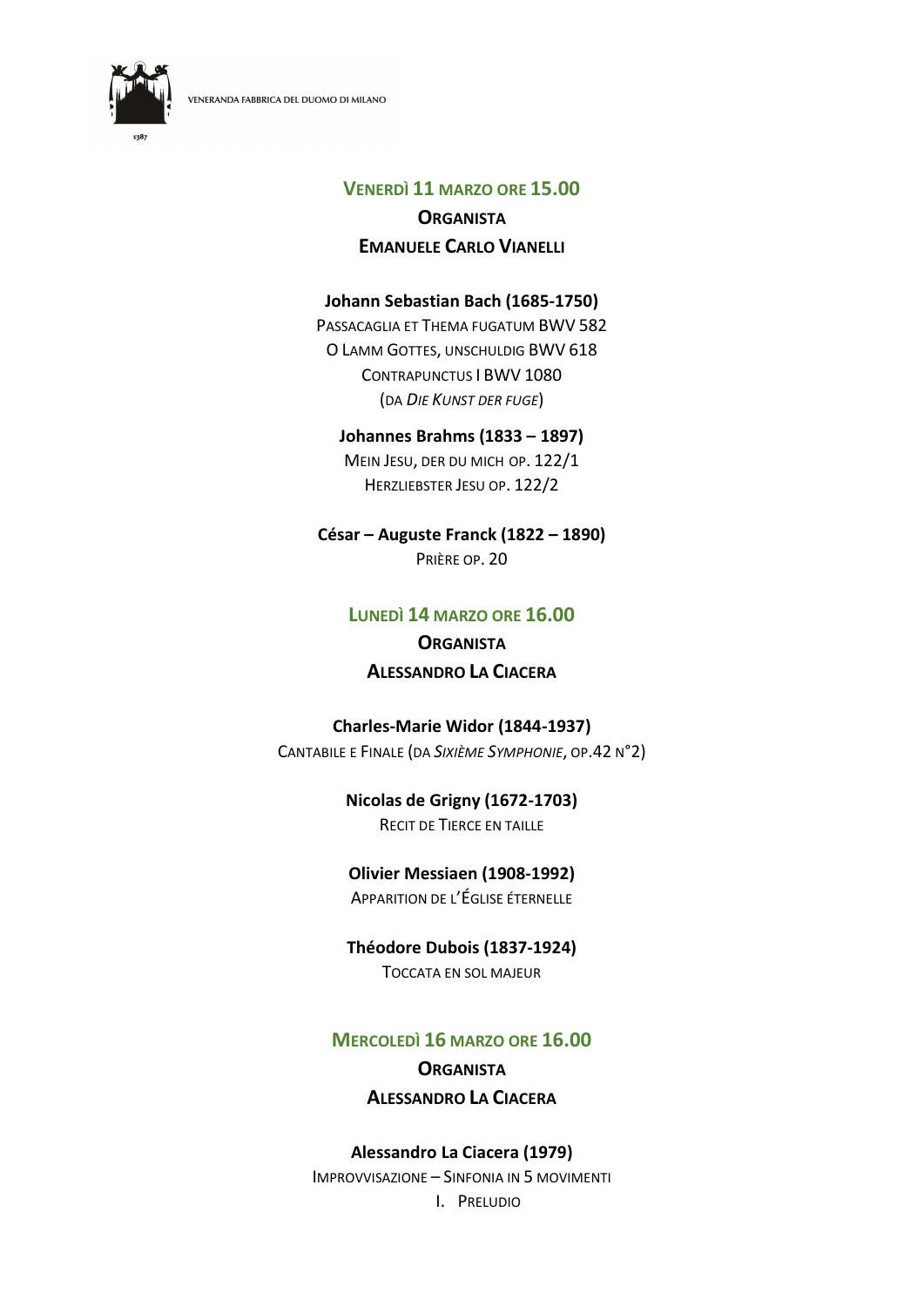

II. CANTILENE III. INTERMEZZO SCHERZO IV.ADAGIO V. FINALE

# VENERDÌ 18 MARZO ORE 15.00

# **ORGANISTA** EMANUELE CARLO VIANELLI

#### Johann Pachelbel (1653 – 1706)

CIACCONA IN FA MINORE

#### Johann Sebastian Bach (1685-1750)

WER NUR DEN LIEBEN GOTT LÄSST WALTEN BWV 647 PRELUDIO E FUGA IN SI MINORE BWV 544

> Johann Lud. Krebs (1713 – 1780) WIR GLAUBEN ALL'AN EINEN GOTT VATER

#### Johannes Brahms (1833 – 1897)

O WIE SELIG SEID IHR DOCH, IHR FROMMEN OP. 122/6 O GOTT, DU FROMMER GOTT OP. 122/7

# César – Auguste Franck (1822 – 1890)

PREMIER CHORAL EN MI MAJEUR

# LUNEDÌ 21 MARZO ORE 16.00 **ORGANISTA** ALESSANDRO LA CIACERA

# Johann Sebastian Bach (1685-1750)

KYRIE, GOTT, VATER IN EWIGKEIT BWV 669 CHRISTE, ALLER WELT TROST BWV 670 KYRIE, GOTT HEILIGER GEIST BWV 671

Johannes Brahms (1833-1897) CHORALVORSPIEL UND FUGE ÜBER "O TRAURIGKEIT, O HERZELEID"

# Felix Mendelssohn-Bartholdy (1809-1847)

SONATA OP.65 N°2 I. GRAVE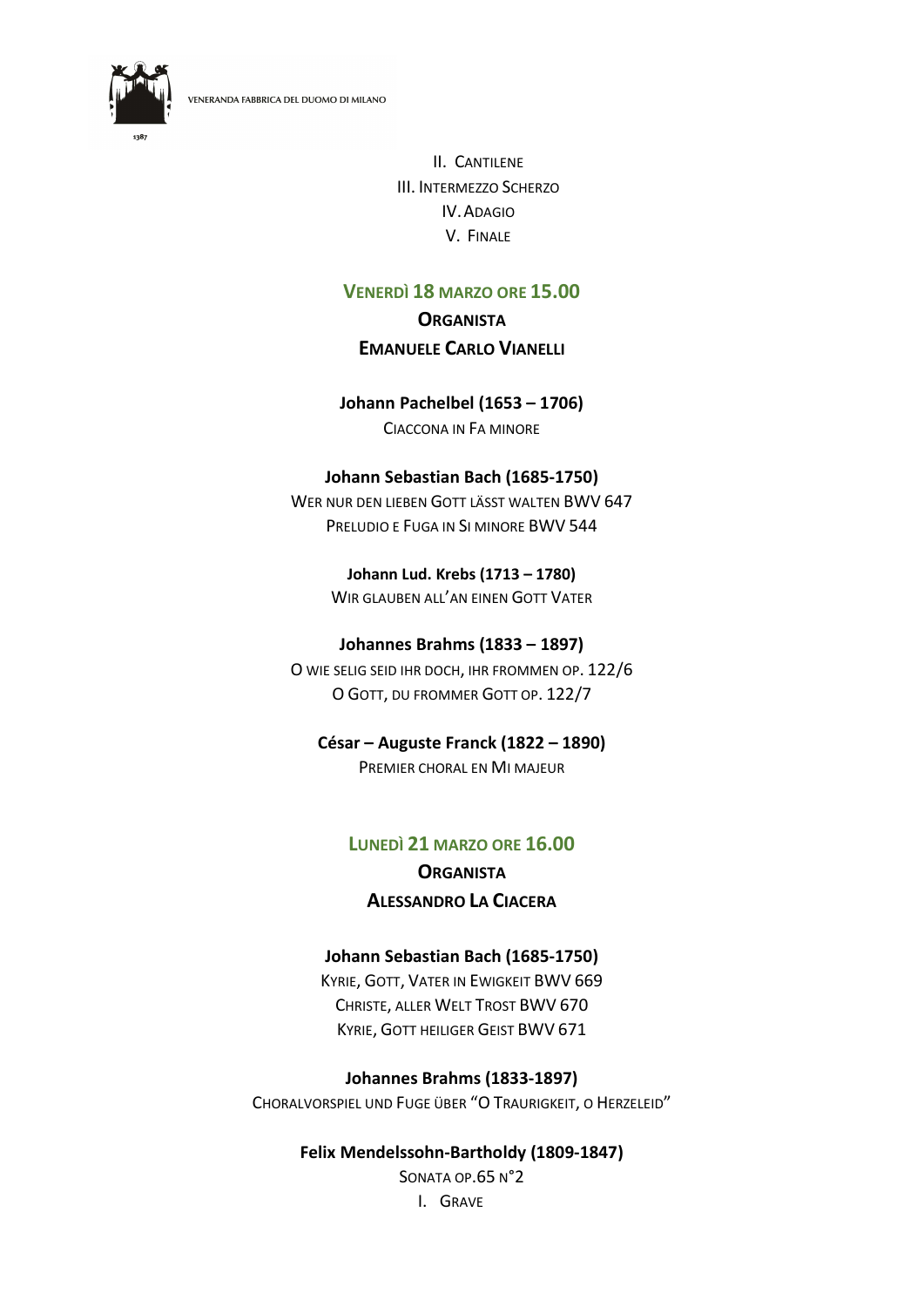

II. ADAGIO III. ALLEGRO MAESTOSO E VIVACE IV.FUGA

# MERCOLEDÌ 23 MARZO ORE 16.00

# **ORGANISTA** ALESSANDRO LA CIACERA

#### Johann Sebastian Bach (1685-1750)

SINFONIA, DALLA CANTATA BWV 169 ARRANGED BY ANDRÉ ISOIR (1935-2016)

#### Josef Gabriel Rheinberger (1839-1901)

CANTILENE (DALLA SONATA N°11) CÉSAR FRANCK (1822-1890) PIÈCE HÉROÏQUE

#### Marco Enrico Bossi (1861-1925)

THÈME ET VARIATIONS OP. 115

#### VENERDÌ 25 MARZO ORE 15.00

# **ORGANISTA** EMANUELE CARLO VIANELLI

# Heinrich Scheidemann (1565 – 1663)

DIXIT MARIA AD ANGELUM (INTABULATO DAL MOTTETTO DI H. L. HASSLER)

#### Johann Sebastian Bach (1685-1750)

FANTASIA IN SOL MINORE BWV 542/1 ICH RUF' ZU DIR, HERR JESU CHRIST BWV 639 PRELUDIO E FUGA IN FA MINORE BWV 534

#### Johannes Brahms (1833-1897)

HERZLICH TUT MICH VERLANGEN (I) OP. 122/9 HERZLICH TUT MICH VERLANGEN (II) OP. 122/10

#### César – Auguste Franck (1822 – 1890) DEUXIÈME CHORAL EN SI MINEUR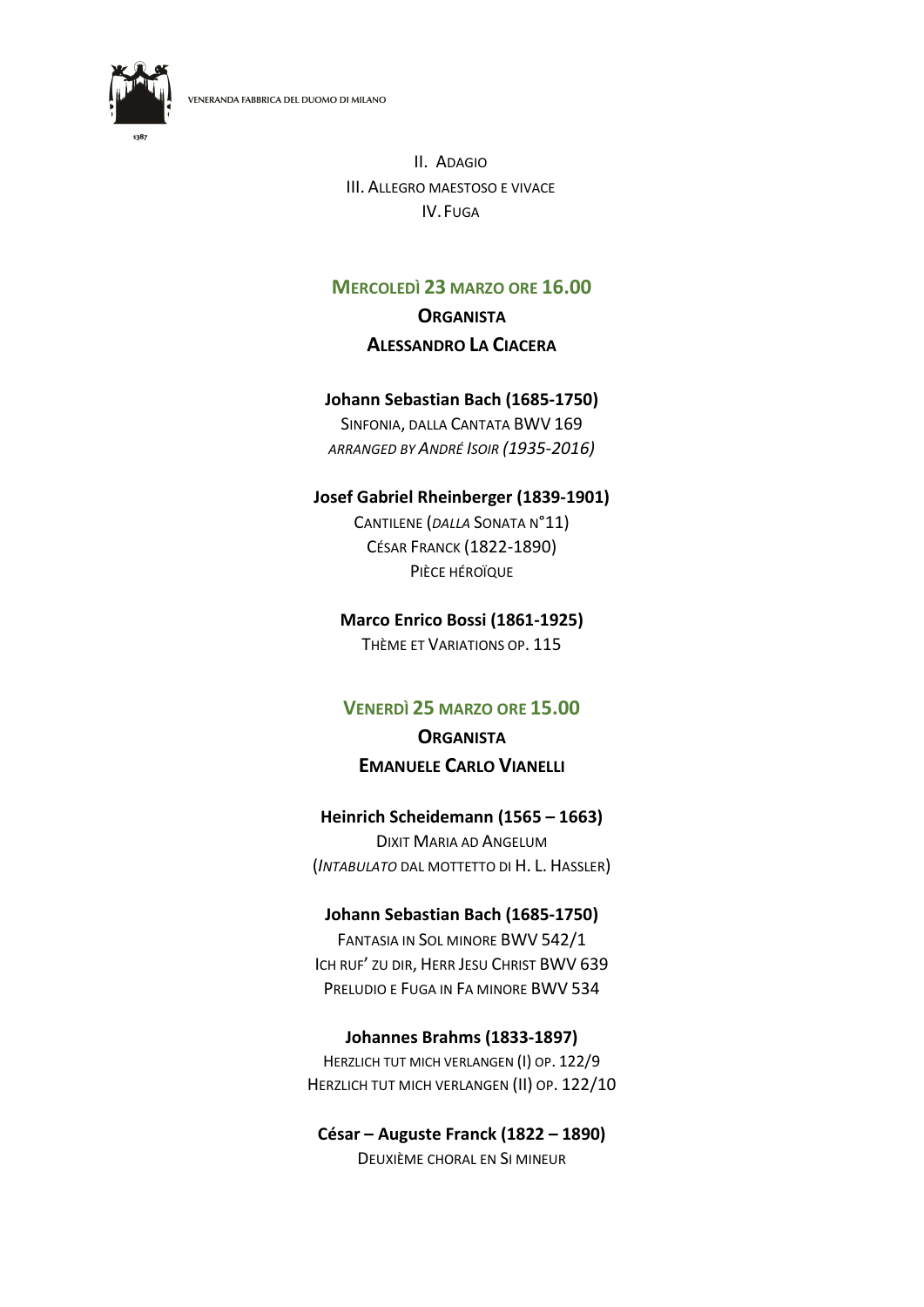VENERANDA FABBRICA DEL DUOMO DI MILANO



# LUNEDÌ 28 MARZO ORE 16.00

**ORGANISTA** 

# ALESSANDRO LA CIACERA

#### Johann Sebastian Bach (1685-1750)

TOCCATA E FUGA IN RE MINORE BWV 565 SCHMÜCKE DICH, O LIEBE SEELE BWV 654

#### Danilo Lorenzini (1952)

SONATA PER ORGANO I. PRELUDIO II. CORALE E VARIAZIONI 1° VARIAZIONE, QUIETO 2° VARIAZIONE, ALLEGRO DECISO 3° VARIAZIONE, ALLEGRO 4° VARIAZIONE, ADAGIO 5° VARIAZIONE, ALLEGRETTO ALLA BOURRÉE III. FUGA

# MERCOLEDÌ 30 MARZO ORE 16.00

# **ORGANISTA** ALESSANDRO LA CIACERA

# Alessandro La Ciacera (1979)

IMPROVVISAZIONE – PRELUDIO E TEMA CON VARIAZIONI, SU UN TEMA MODALE IMPROVVISAZIONE LIBERA

# VENERDÌ 1°APRILE ORE 15.00

# **ORGANISTA** EMANUELE CARLO VIANELLI

**INTROITUS** Johann Sebastian Bach (1685-1750) PRELUDIO E FUGA IN DO MINORE BWV 546

# LA SANTA CENA Johann Sebastian Bach (1685-1750) JESUS CHRISTUS UNSER HEILAND BWV 665 (FANTASIA SUB COMMUNIONE)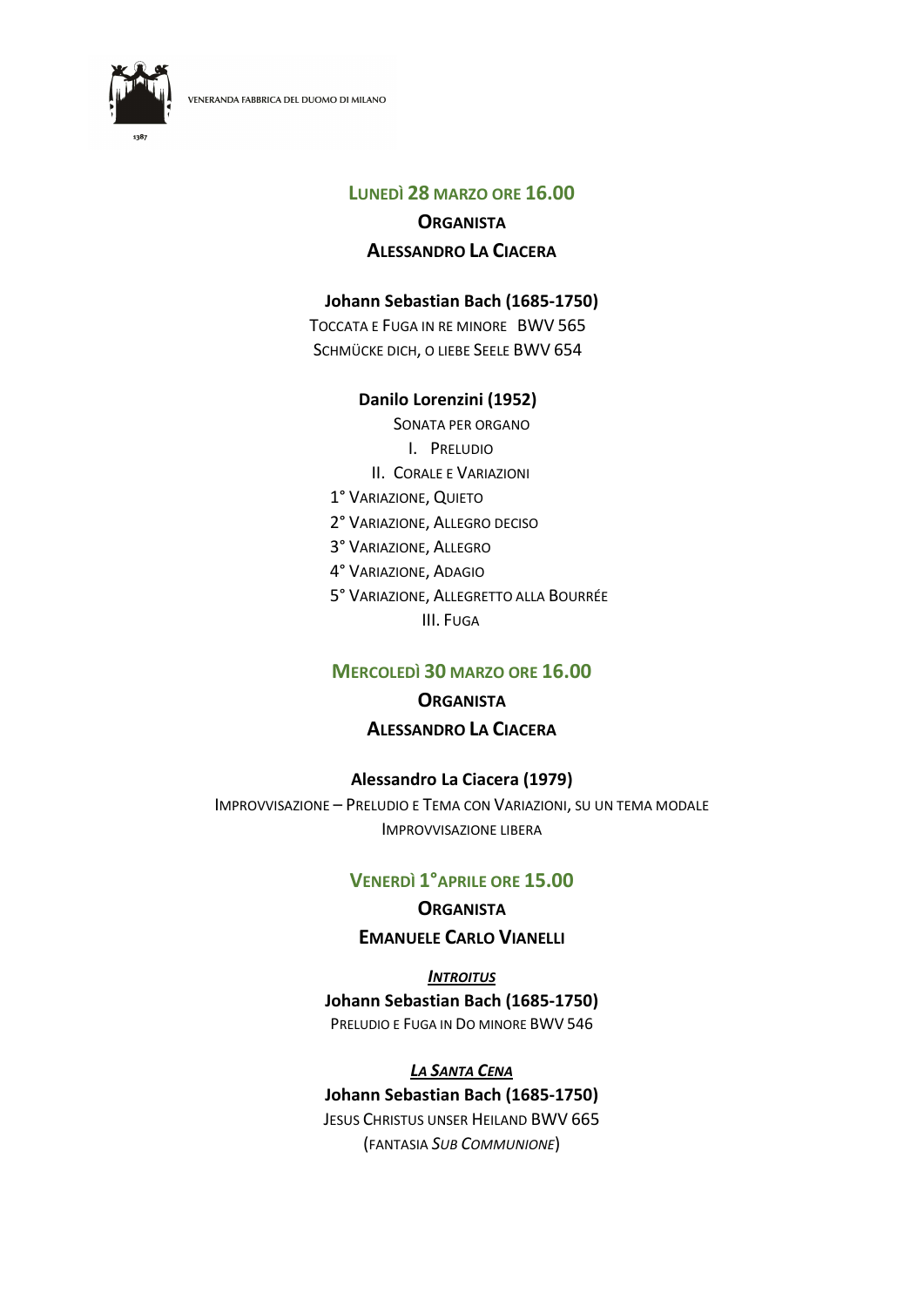

#### IL PROCESSO Johann Sebastian Bach (1685-1750)

O MENSCH, BEWEIN' DEIN'SÜNDE GROSS BWV 622

#### LA SALITA AL CALVARIO Marcel Dupré (1886 – 1971)

JESUS CONSOLE LES FILLES DE JERUSALEM QUI LE SUIVENT (DA LE CHEMIN DE LA CROIX)

> LA CROCIFISSIONE Arnaldo Galliera (1871 – 1934) VENERDÌ SANTO

(DAL "TRITTICO PER ORGANO")

#### EXITUS (…CONSUMMATUM EST)

César – Auguste Franck (1822 – 1890)

TROISIÈME CHORAL EN LA MINEUR

# LUNEDÌ 4 APRILE ORE 16.00

# **ORGANISTA** ALESSANDRO LA CIACERA

#### Johann Sebastian Bach (1685-1750)

ARIA "SCHAFE KÖNNEN SICHER WEIDEN", DALLA CANTATA BWV 208 SONATINA, DA ACTUS TRAGICUS BWV 106 ARRANGED BY ANDRÉ ISOIR (1935-2016)

> Marco Enrico Bossi (1861-1925) CORALE (DA "1° SUITE, OP.54")

César – Auguste Franck (1822 – 1890) **CANTABILE** 

#### Felix Mendelssohn-Bartholdy (1809-1847)

SONATA OP.65 N°1 I. ALLEGRO MODERATO E SERIOSO II. ADAGIO III. RECITATIVO IV.ALLEGRO ASSAI VIVACE